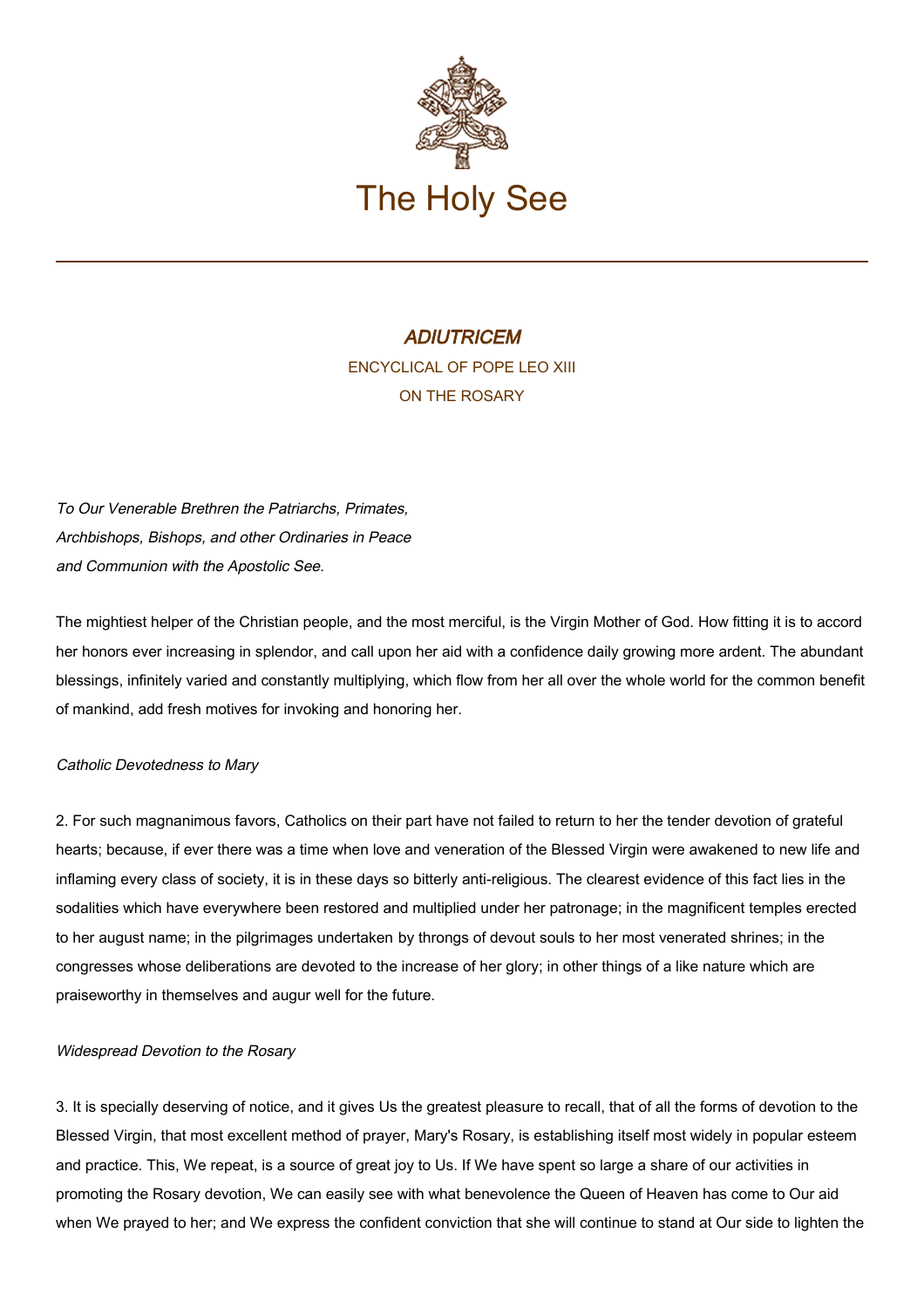# The Extension of the Kingdom of Christ

4. It is mainly to expand the kingdom of Christ that We look to the Rosary for the most effective help. On many occasions We have declared that the object which at the present time engrosses Our most earnest attention, is the reconciliation to the Church of nations which have become separated from her. We recognize, at the same time, that the realization of Our hopes must be sought chiefly in prayer and supplication addressed to almighty God. This conviction We again affirmed not long ago, when We recommended that special prayers be offered for this intention to the Holy Ghost during the solemnities of Pentecost; a recommendation that was adopted everywhere with the greatest good will.

5. But in view of the importance and the difficulty of such an undertaking, and the necessity of perseverance in the practice of any virtue, it is well to recall the Apostle's apt counsel: "Be instant in prayer"(1) - counsel all the more to the point because an auspicious beginning of the enterprise will supply the best inducement to perseverance in prayer. Next October, therefore, if you and your people devoutly spend the whole month with Us in praying assiduously to the Virgin Mother of God through her Rosary and the other customary devotions, nothing could do more to further this project or be more pleasing to Us. We have the best reasons for entrusting Our plans and Our aspirations to her protection and the highest hopes of seeing them realized.

## Jesus Gave Mary to His Church

6. The mystery of Christ's immense love for us is revealed with dazzling brilliance in the fact that the dying Saviour bequeathed His Mother to His disciple John in the memorable testament: "Behold thy son." Now in John, as the Church has constantly taught, Christ designated the whole human race, and in the first rank are they who are joined with Him by faith. It is in this sense that St. Anselm of Canterbury says: "What dignity, O Virgin, could be more highly prized than to be the Mother of those to whom Christ deigned to be Father and Brother!"(2) With a generous heart Mary undertook and discharged the duties of her high but laborious office, the beginnings of which were consecrated in the Cenacle. With wonderful care she nurtured the first Christians by her holy example, her authoritative counsel, her sweet consolation, her fruitful prayers. She was, in very truth, the Mother of the Church, the Teacher and Queen of the Apostles, to whom, besides, she confided no small part of the divine mysteries which she kept in her heart.

7. It is impossible to measure the power and scope of her offices since the day she was taken up to that height of heavenly glory in the company of her Son, to which the dignity and luster of her merits entitle her. From her heavenly abode she began, by God's decree, to watch over the Church, to assist and befriend us as our Mother; so that she who was so intimately associated with the mystery of human salvation is just as closely associated with the distribution of the graces which for all time will flow from the Redemption.

## Mary, Help of Christians

8. The power thus put into her hands is all but unlimited. How unerringly right, then, are Christian souls when they turn to Mary for help as though impelled by an instinct of nature, confidently sharing with her their future hopes and past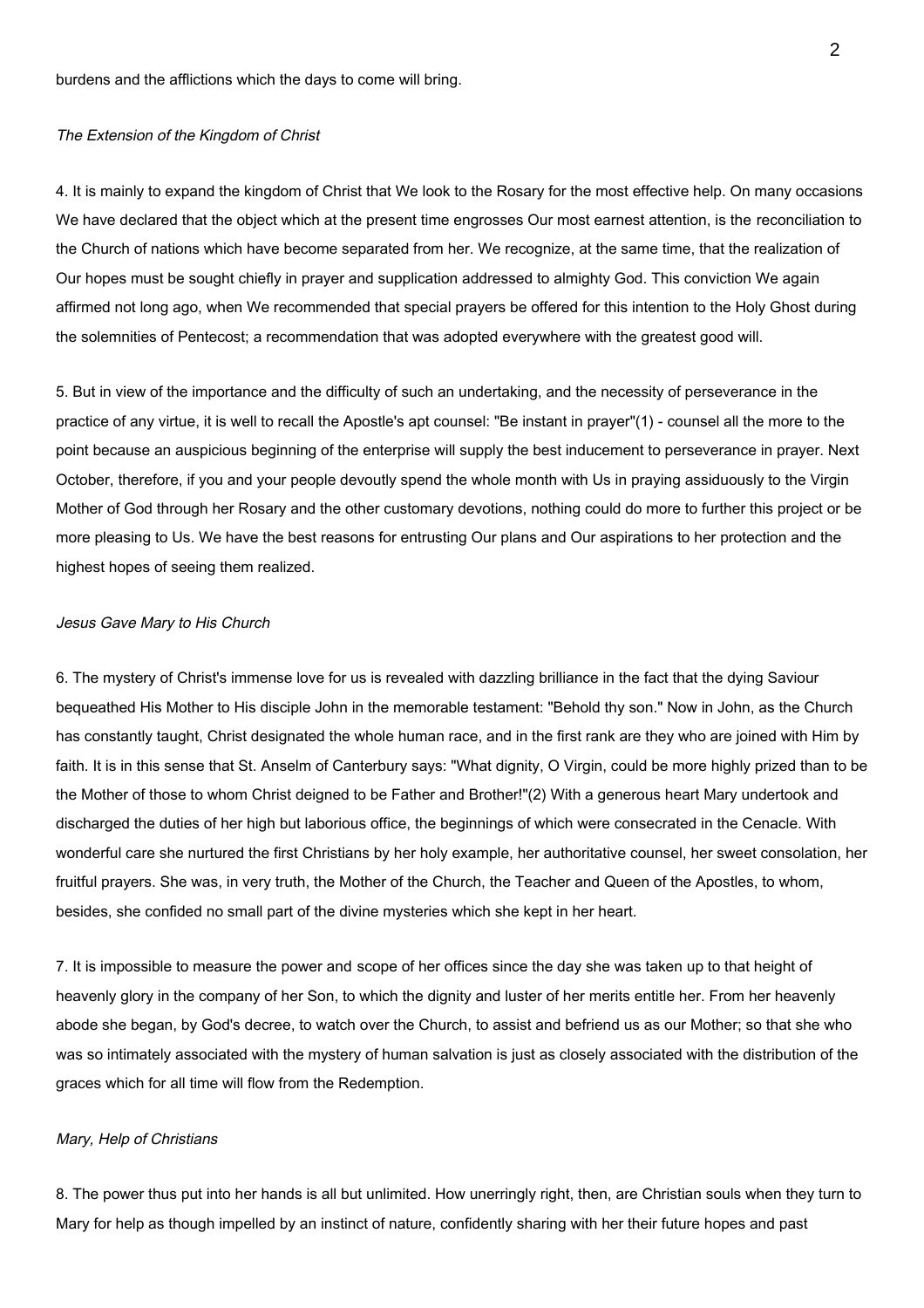achievements, their sorrows and joys, commending themselves like children to the care of a bountiful mother. How rightly, too, has every nation and every liturgy without exception acclaimed her great renown, which has grown greater with the voice of each succeeding century. Among her many other titles we find her hailed as "our Lady, our Mediatrix,"(3) "the Reparatrix of the whole world,"(4) "the Dispenser of all heavenly gifts."(5)

## Mary and Our Faith

9. Since faith is the foundation, the source, of the gifts of God by which man is raised above the order of nature and is endowed with the dispositions requisite for life eternal, we are in justice bound to recognize the hidden influence of Mary in obtaining the gift of faith and its salutary cultivation-of Mary who brought the "author of faith"(6) into this world and who, because of her own great faith, was called "blessed." "O Virgin most holy, none abounds in the knowledge of God except through thee; none, O Mother of God, attains salvation except through thee; none receives a gift from the throne of mercy except through thee."(7)

10. It is no exaggeration to say that it is due chiefly to her leadership and help that the wisdom and teachings of the Gospel spread so rapidly to all the nations of the world in spite of the most obstinate difficulties and most cruel persecutions, and brought everywhere in their train a new reign of justice and peace. This it was that stirred the soul of St. Cyril of Alexandria to the following prayerful address to the Blessed Virgin: "Through you the Apostles have preached salvation to the nations . . . through you the priceless Cross is everywhere honored and venerated; through you the demons have been put to rout and mankind has been summoned back to Heaven; through you every misguided creature held in the thrall of idols is led to recognize the truth; through you have the faithful been brought to the layer of holy Baptism and churches been founded among every people."(8)

# Ever the Protectress of Catholic Belief

11. Nay she has even, as this same Doctor claims, upheld and given strength to the "sceptre of the orthodox faith."(9) It has been her unremitting concern to see to it that the Catholic Faith stands firmly lodged in the midst of the people, there to thrive in its fertile and undivided unity. Many and well known are the proofs of her solicitude, manifested from time to time even in a miraculous manner. In the times and places in which, to the Church's grief, faith languished in lethargic indifference or was tormented by the baneful scourge of heresy, our great and gracious Lady in her kindness was ever ready with her aid and comfort.

12. Under her inspiration, strong with her might, great men were raised up-illustrious for their sanctity no less than for their apostolic spirit-to beat off the attacks of wicked adversaries and to lead souls back into the virtuous ways of Christian life, firing them with a consuming love of the things of God. One such man, an army in himself, was Dominic Guzman. Putting all his trust in our Lady's Rosary, he set himself fearlessly to the accomplishment of both these tasks with happy results.

# Seat of Wisdom

13. No one will fail to remark how much the merits of the venerable Fathers and Doctors of the Church, who spent their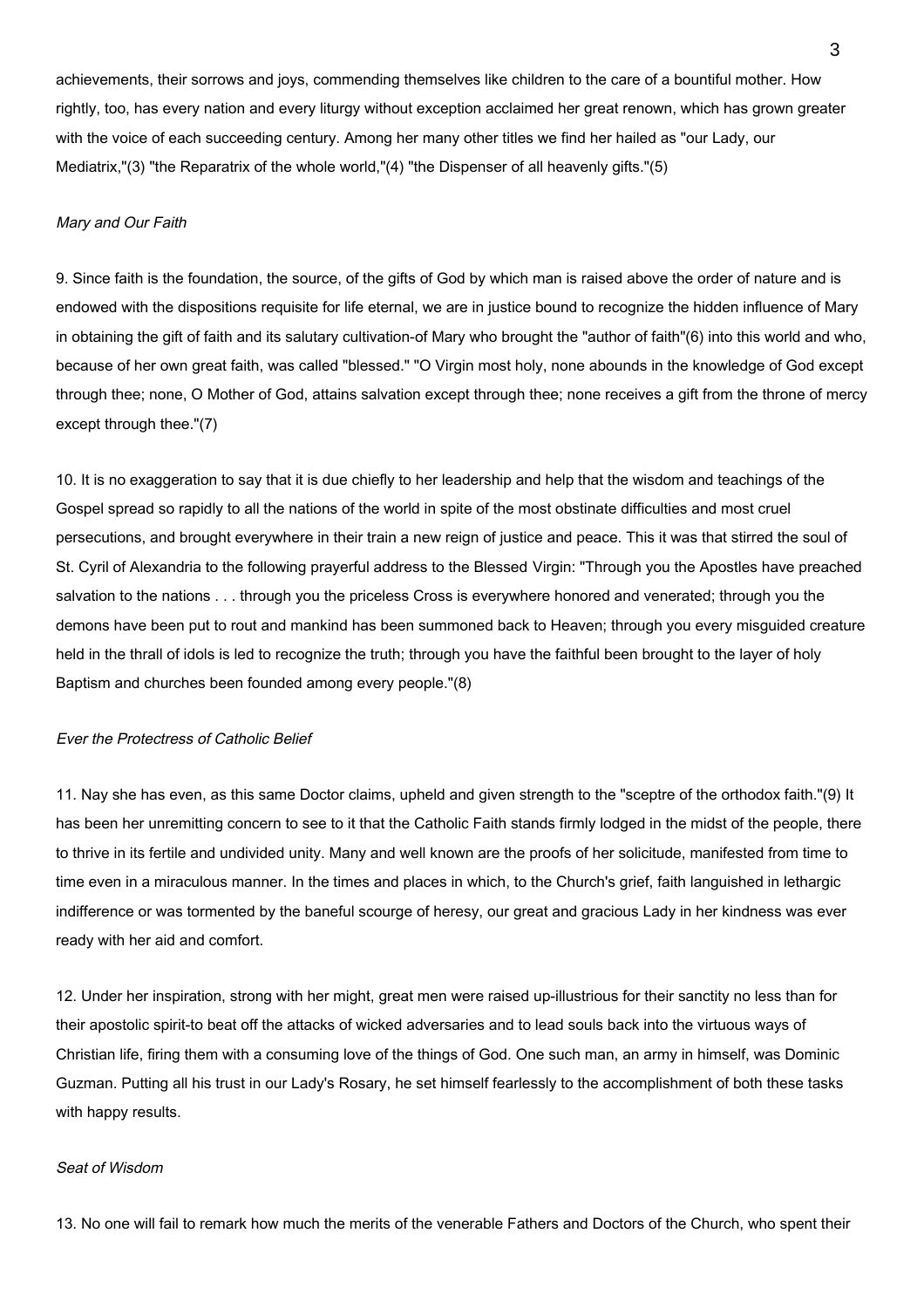lives in the defense and explanation of the Catholic Faith, redound to the Virgin Mother of God. For from her, the Seat of Divine Wisdom, as they themselves gratefully tell us, a strong current of the most sublime wisdom has coursed through their writings. And they were quick to acknowledge that not by themselves but by her have iniquitous errors been overcome. Finally, princes as well as Pontiffs, the guardians and defenders of the faith-the former by waging holy wars, the latter by the solemn decrees which they have issued have not hesitated to call upon the name of the Mother of our God, and have found her answer powerful and propitious.

14. Hence it is that the Church and the Fathers have given expression to their joy in Mary in words whose beauty equals their truth: "Hail, voice of the Apostles forever eloquent, solid foundation of the faith, unshakeable prop of the Church."(10) "Hail, thou through whom we have been enrolled as citizens of the One, Holy, Catholic and Apostolic Church"(11). "Hail, thou fountain springing forth by God's design, whose rivers flowing over in pure and unsullied waves of orthodoxy put to flight the hosts of error."(12) "Rejoice, because thou alone bast destroyed all the heresies in the world."(13)

#### A Mother to the Nations

15. The unexampled part which the Virgin most admirably played and still plays in the progress, the battles, and the triumphs of the Catholic Faith, makes it evident what God has planned for her to do. It should fill the hearts of all good people with a firm hope of obtaining those things which are now the object of our common desire. Trust Mary, implore her aid.

16. That the one selfsame profession of faith may unite the minds of Christian nations in peace and harmony, that the one and only bond of perfect charity may gather their hearts within its embrace-such is our prayerful hope! And may Mary, by her powerful help, bring this ardently desired gift into our possession! And remembering that her only begotten Son prayed so earnestly to His heavenly Father for the closest union among the nations whom He has called by the one Baptism to the one inheritance of salvation bought for an infinite price, will she not, for that reason, see to it that all in His marvellous light will strive as with one mind for unity? And will it not be her wish to employ her goodness and providence to console the Spouse of Christ, the Church, through her long-sustained efforts in this enterprise, as well as to bring to full perfection the boon of unity among the members of the Christian family, which is the illustrious fruit of her motherhood?

# Beloved Bond of Christendom

17. A token that the fulfillment of these hopes may soon be a reality is to be seen in the conviction and the confidence which warms the hearts of the devout. Mary will be the happy bond to draw together, with strong yet gentle constraint, all who love Christ, no matter where they may be, to form a nation of brothers yielding obedience to the Vicar of Christ on earth, the Roman Pontiff, their common Father.

18. Here our mind, almost of its own accord, looks back through the annals of the Church to the illustrious examples of her ancient unity, and dwells with affectionate regard on the memory of the great Council of Ephesus. The absolute unity of faith, the participation in identical worship, which in those days linked East with West, manifested itself in the Council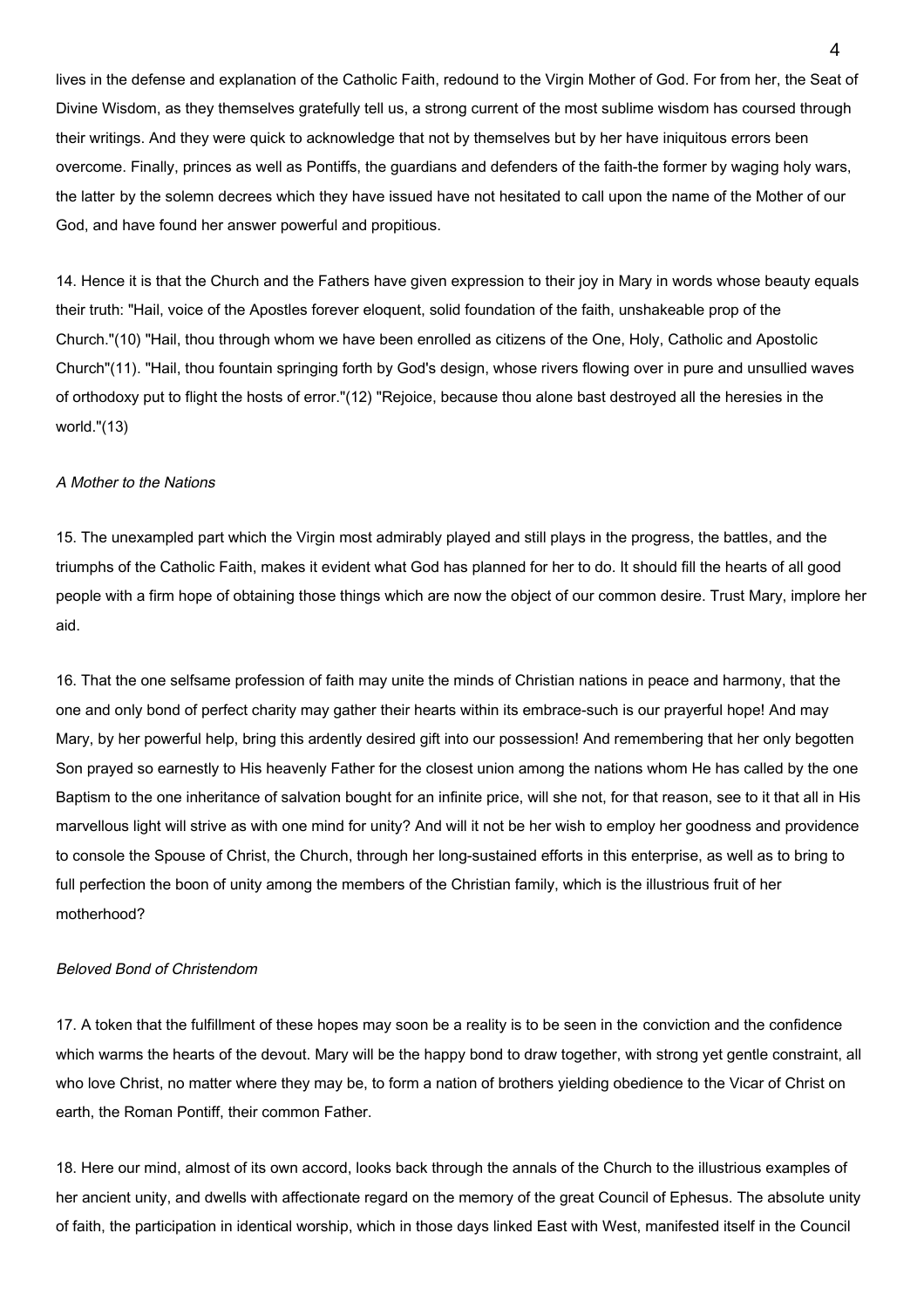with a strength unparalleled, and shone beyond it with a radiant beauty when, after the Fathers had emphasized the dogma that the Blessed Virgin is the Mother of God, the news of their procedure-spread abroad from the exultant populace of that most devout of cities-filled all Christendom with transports of universal joy.

## Our Catholic Love of Unity

19. Every motive which bolsters and increases confidence in the power of our mighty and kindhearted Virgin Mother to obtain the things we ask for, should act as a powerful incentive generating in us that fiery zeal to pray to her-a zeal We would incite in every Catholic heart. Let each one weigh for himself, moreover, how fitting is this practice and how fruitful to himself; and how acceptable and pleasing to the Blessed Virgin it is bound to be. For, possessing as they do unity of faith, Catholics thus make clear not only that they value this precious gift at its true worth, but also that they intend to hold to it with jealous tenacity. No better way is afforded of proving a fraternal feeling toward their separated brethren than to aid them by every means within their power to recover this, the greatest of all gifts.

#### Mother of Unity and Concord

20. Such brotherly affection, truly Christian and practiced as long as the Church can remember, has traditionally sought a special efficacy from the Mother of God, since she has been the foremost promoter of peace and unity. St. Germain of Constantinople addresses this prayer to her: "Be mindful of Christians who are thy servants; commend the prayers of all; help all to realize their hopes; strengthen the faith; keep the Church in unity."(14) And to this day the Greeks beseech her in this manner: "O Virgin most pure, whose privilege it is to approach thy Son without fear of rebuff! Beseech Him, O Virgin most holy, to grant peace to the world and to breathe into the churches of Christendom one mind and one heart; and we shall all magnify thee."(15)

### The Eastern Churches and Mary

21. There is another special reason why Mary will be favorably disposed to grant our united prayers in behalf of the nations cut off from communion with the Church: namely, the prodigious things they have done for her honor in the past, especially in the East. To them is due much of the credit for propagating and increasing devotion to her. From them have come some of the best-remembered heralds and champions of her dignity, who have wielded a mighty influence by their authority or by their writings-eulogists famed for the ardor and the charm of their eloquence; "empresses well beloved of God,"(16) who imitated the Virgin most pure in the example of their lives, and paid honor to her with lavish generosity; temples and basilicas built to her glory with regal splendor.

#### Mary's Icons

22. And We may here add a detail not foreign to Our subject and reflecting further glory upon the Mother of God. It is common knowledge that, under the changing fortunes of time, great numbers of venerable images of our Lady have been brought from the East to the West, most of them finding their way to Italy and to Rome.

23. Our forebears received them with deepest respect and venerated them with magnificent honors; and their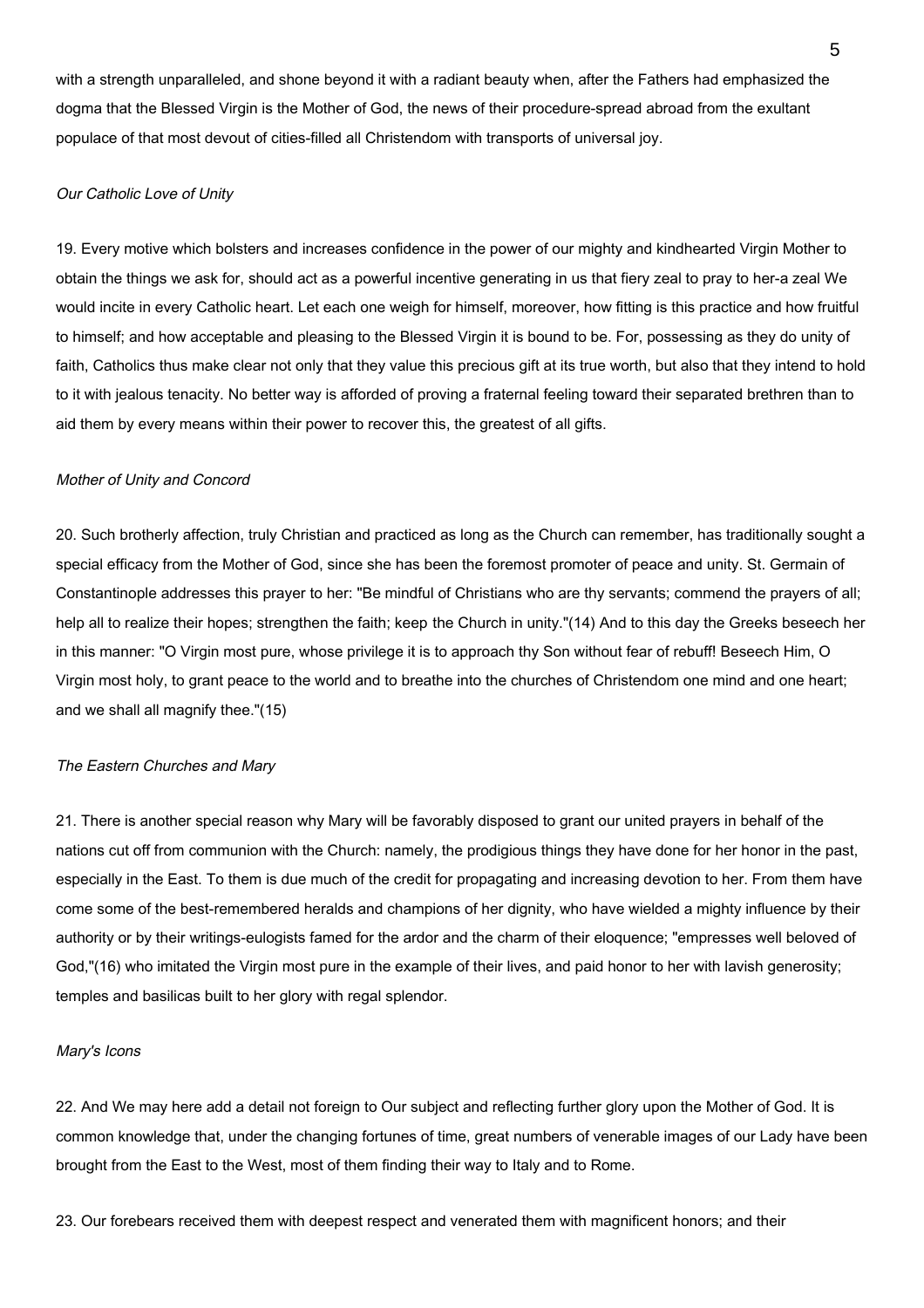descendants, emulating their piety, continue to cherish these images as highly sacred treasures. It is a delight for the mind to discover in this fact the approval and the favor of a mother wholly devoted to her children. For it seems to indicate that these images have been left in our midst as witness of the ages when the entire Christian family was held together by ties of absolute unity, and as so many precious pledges of our common inheritance. The very sight of them must needs invite souls, as though the Virgin herself were bidding them, to keep in devout remembrance those whom the Catholic Church calls with loving care back to the peace and the gladness which they formerly enjoyed, within her embrace.

#### Mary, Guardian of Unity

24. And so, in Mary, God has given us the most zealous guardian of Christian unity. There are, of course, more ways than one to win her protection by prayer, but as for Us, We think that the best and most effective way to her favor lies in the Rosary. We have elsewhere brought it to the attention of the devout Christian and not least among the advantages of the Rosary is the ready and easy means it puts in his hands to nurture his faith, and to keep him from ignorance of his religion and the danger of error.

25. The very origin of the Rosary makes that plain. When such faith is exercised by vocally repeating the Our Father and Hail Mary of the Rosary prayers, or better still in the contemplation of the mysteries, it is evident how close we are brought to Mary. For every time we devoutly say the Rosary in supplication before her, we are once more brought face to face with the marvel of our salvation; we watch the mysteries of our Redemption as though they were unfolding before our eyes; and as one follows another, Mary stands revealed at once as God's Mother and our Mother.

26. The sublimity of that double dignity, the fruits of her twofold ministry, appear in vivid light when in devout meditation we think of Mary's share in the joyful, the sorrowful, the glorious mysteries of her Son. The heart is inflamed by these reflections with a feeling of grateful love toward her and, esteeming everything beneath her as so much worthless chaff, strives with manful purpose to prove worthy of such a Mother and the gifts she bestows. Meditation on the mysteries of the Rosary, often repeated in the spirit of faith, cannot help but please her and move her, the fondest of mothers, to show mercy to her children.

## For Our Separated Brethren

27. For that reason We say that the Rosary is by far the best prayer by which to plead before her the cause of our separated brethren. To grant a favorable hearing belongs properly to her office of spiritual Mother. For Mary has not brought forth - nor could she - those who are of Christ except in the one same Faith and in the one same love; for "Can Christ be divided?"(17) All must live the life of Christ in an organic unity in order to "bring forth fruit to God"(18) in the one same body. Every one of the multitudes, therefore, whom the mischief of calamitous events has stolen away from that unity, must be born again to Christ of that same Mother whom God has endowed with a never failing fertility to bring forth a holy people. And this Mary, for her part, longs to do. Adorned by us with garlands of her favorite prayer, she will obtain by her entreaties help in abundance from the Spirit that quickeneth. God grant that they refuse not to comply with the burning desire of their merciful Mother but, on the contrary, give ear, like men of good will, with a proper regard for their eternal salvation, to the voice, gently persuasive, which calls to them: "My little children, of whom I am in labor again, until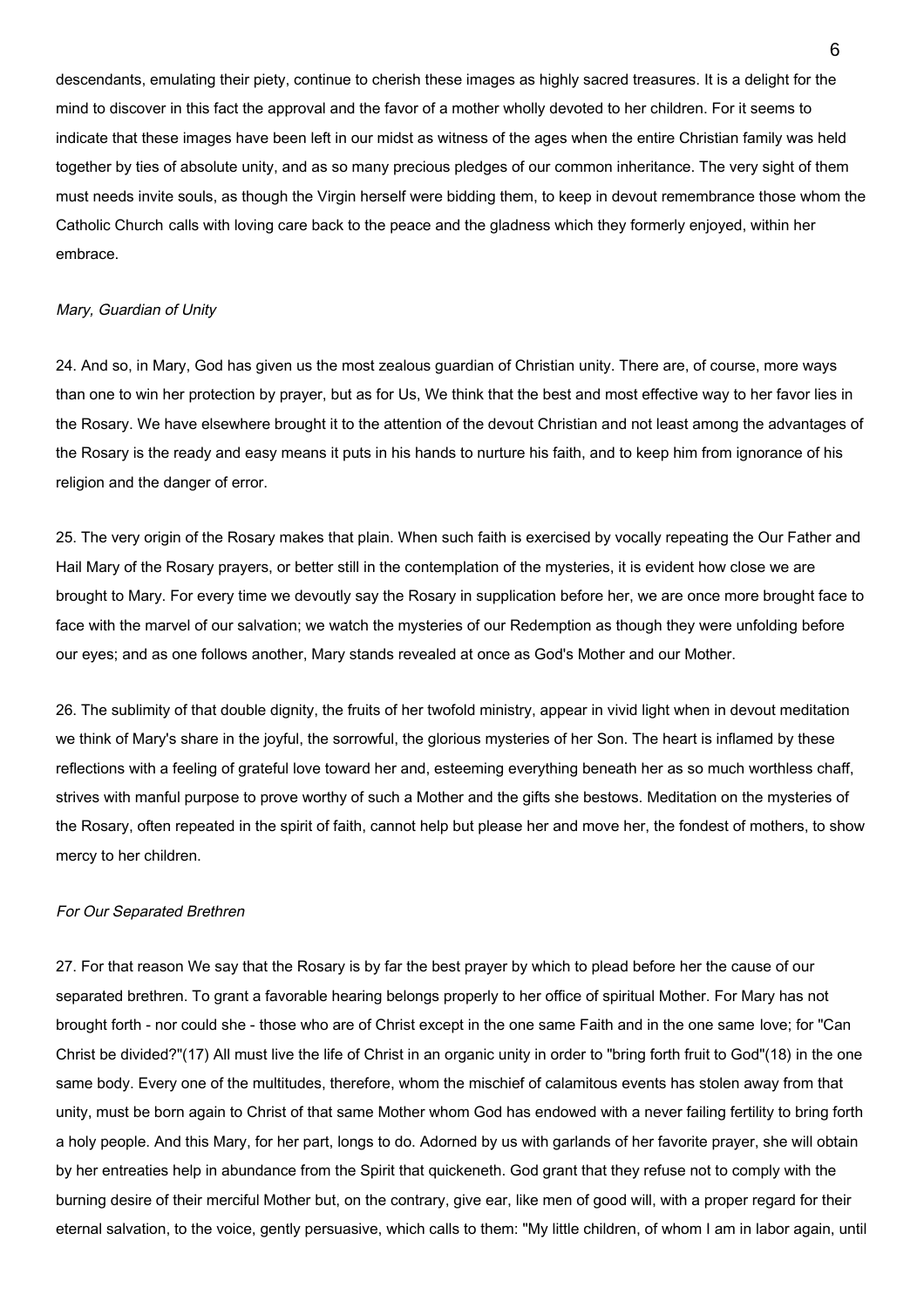## Devotion to the Rosary in the East

28. Knowing what power our Lady's Rosary possesses, not a few of Our Predecessors took special care to spread the devotion throughout the countries of the East-in particular Eugene IV in the Constitution "Advesperascente" issued in 1439, and later Innocent XII and Clement XI. By their authority, privileges of wide extent were granted to the Order of Preachers in favor of this project. The hoped-for results were forthcoming, thanks to the energetic activity of the brethren of that Order, result to which many a bright record bears witness, although time and adversity have since raised great obstacles in the way of further progress. Yet even today the same zeal for the Rosary devotion which We cited at the beginning of this Letter still fills the hearts of great numbers in those lands-a fact which, We trust, will be as useful in the realization of Our hopes as it was in raising them.

29. Along with this hope, there is the joyful fact, of equal importance to the East and the West, and in keeping with the longing We have expressed: namely the plan, Venerable Brethren, which took form at the celebrated Eucharistic Congress held in Jerusalem, to build a shrine in honor of the Queen of the Most Holy Rosary at Patras in Achaia, not far from places where at one time Christianity, under her patronage, shone brilliantly. For, as We have with great pleasure learned from the committee which was organized with Our approval to advance the project and take charge of the work, most of you have already sent in contributions collected for this purpose and have promised to continue your help until the project has been completed.

30. On the strength of this it has been decided to begin work on a scale proportioned to the size of the undertaking, and We have granted permission for the laying of the first stone of the shrine at an early date with solemn ceremonies. The temple will stand as a monument of everlasting thanksgiving erected in the name of the Christian people to their heavenly Helper and Mother. There she will be invoked unceasingly in the Greek and the Latin rites that, ever more propitious, she will continue to heap new favors upon the ancient blessings.

## Let All Turn to Mary

31. And now, Venerable Brethren, Our exhortation returns to the point from which it began. Well may all, shepherds and flocks alike, fly with fullest confidence to the protection of the great Virgin, especially next month. Let them not fail to call upon her name, with one voice beseeching her as God's Mother, publicly and in private, by praise, by prayer, by the ardor of their desire: "Show thyself our Mother." May her motherly compassion keep her whole family safe from every danger, lead them in the path of genuine prosperity, above all establish them in holy unity. She looks upon Catholics of every nation with a kindly eye. Where the bond of charity joins them together she makes them more ready, more and more determined, to uphold the honor of religion which, at the same time, brings upon the state the greatest blessings. May she look with utmost compassion upon those great and illustrious nations which are cut off from the Church and upon the noble souls who have not forgotten their Christian duty.

32. May she aspire in them most salutary desires, foster their holy aspirations, and bring them to happy completion. In the East, may that widespread devotion to her which the dissident nations profess, as well as the countless glorious acts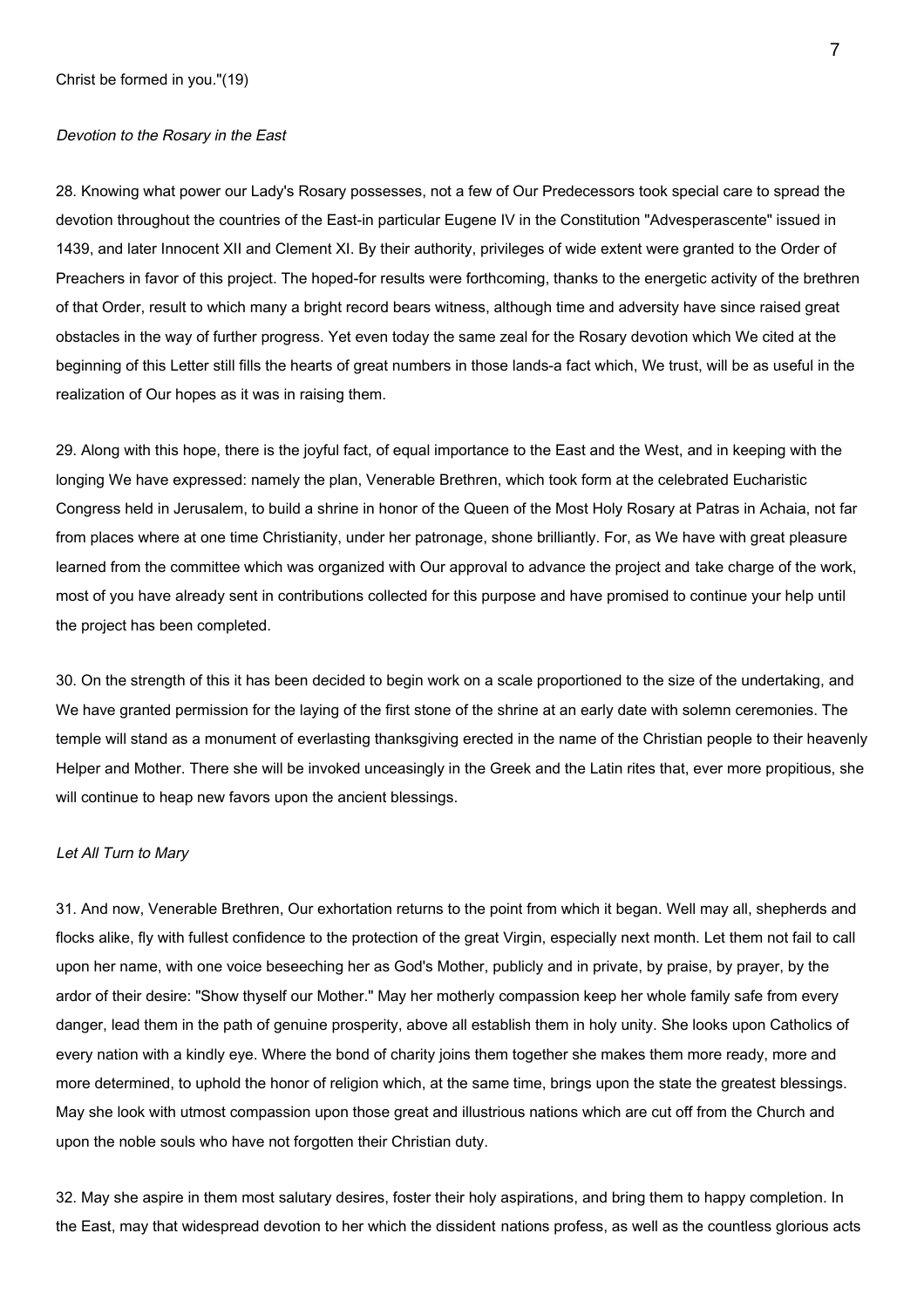of their ancestors in her honor, effectively aid them. In the West, may the memory of her beneficent patronage stand its dissidents in good stead; with surpassing kindness she has, through many ages, manifested her approval of, and has rewarded, the admirable devotion shown her among every class.

33. May the peoples of the East and West, and all the others wherever they may be, profit by the suppliant voice of Catholics united in prayer, and by our voice which will cry to Our last breath: Show thyself a Mother.

Given at Rome, at St. Peter's, the fifth day of September, in the eighteenth year of Our Pontificate.

| <b>LEO XIII</b>                                                      |
|----------------------------------------------------------------------|
| <b>REFERENCES:</b>                                                   |
| 1. Col. 4:2.                                                         |
| 2. St. Anselm, Orat, 47.                                             |
| 3. St. Bernard, Serm. II in Adv.                                     |
| 4. St. Tharasius, Orat. in Praesentatione. 5. On Off. Graec., 8 Dec. |
| 6. Hebr. 12:I.                                                       |
| 7. St. Germ. Constantinop., Orat. II, in Dormitione B.M.V.           |
| 8. St. Cyril Alex., Homil. contra Nestor.                            |
| 9. Ibid.                                                             |
| 10. Ex hymno Graecorum.                                              |
| 11. St. John Damasc., in Annuntiatione Deigenitricis, n. 9.          |
| 12. St. German. Constantinop., Orat. in Praesentatione B.M. V.       |
| 13. In Officio B.M.V.                                                |
| 14. Orat. hist. in Dormitione Deiparae.                              |

15. Men., 5 maii, Theotokion.